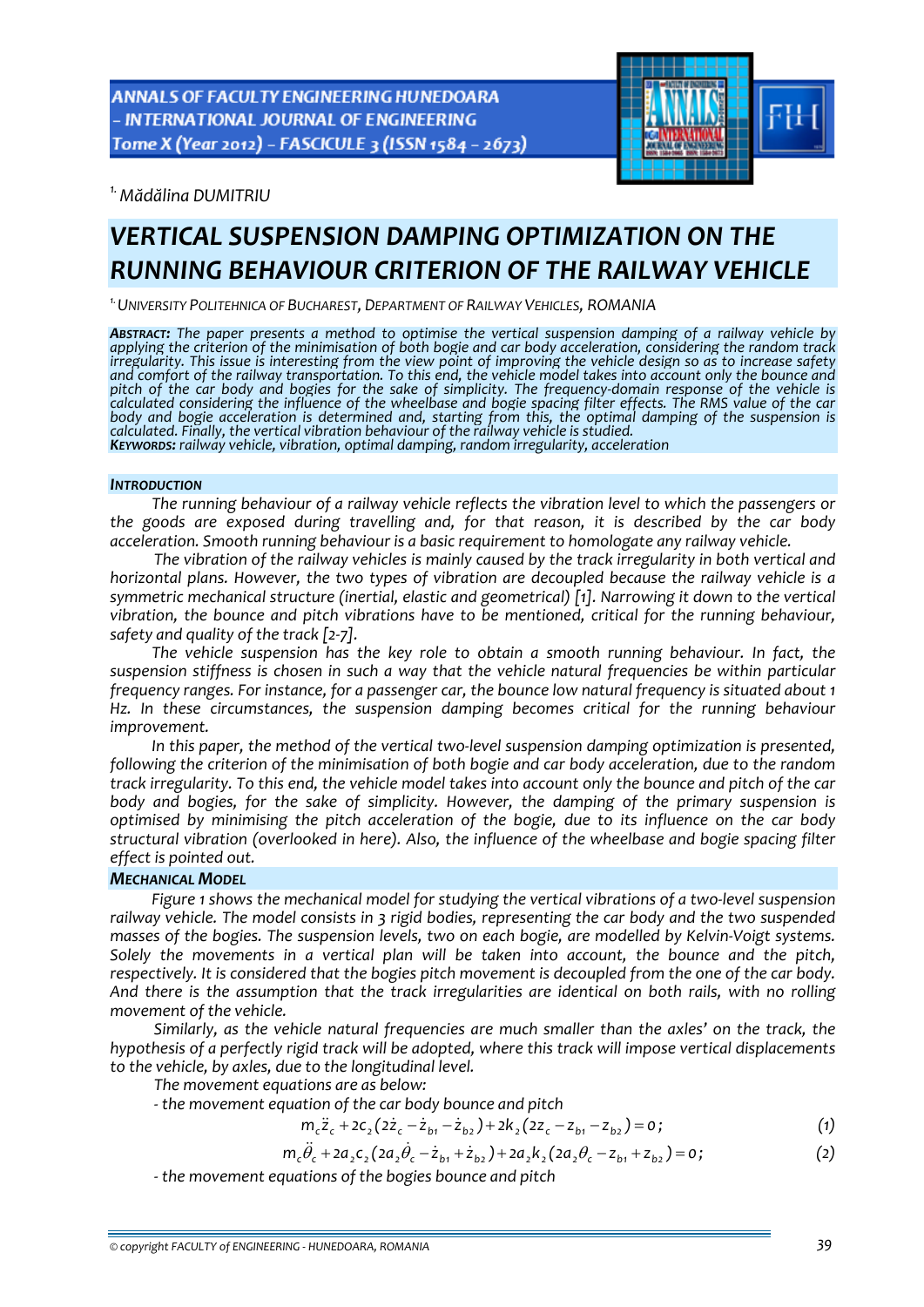$$
m_{b}\ddot{z}_{b1,2} + 2c_{2}(\dot{z}_{b1,2} - \dot{z}_{c} + a_{2}\dot{\theta}_{c}) + 2k_{2}(z_{b1,2} - z_{c} + a_{2}\theta_{c}) + \\ \vdots \tag{3}
$$

+2C<sub>1</sub>(2
$$
\dot{z}_{b1,2}
$$
 -  $\dot{\eta}_{1,3}$  -  $\dot{\eta}_{2,4}$ )+2K<sub>1</sub>(2Z<sub>b1,2</sub> -  $\eta_{1,3}$  -  $\eta_{2,4}$ ) = 0

$$
J_b \ddot{\theta}_{b1,2} + 2a_1 c_1 (2a_1 \dot{\theta}_{b1,2} - \dot{\eta}_{1,3} + \dot{\eta}_{2,4}) + 2a_1 k_1 (2a_1 \theta_{b1,2} - \eta_{1,3} + \eta_{2,4}) = 0;
$$
 (4)

where  $z_c$  and  $\theta_c$  are the car body bounce and pitch,  $z_{h12}$  and  $\theta_{h12}$  are the bogies bounce and pitch,  $m_c$  and  $J_c = m_c l_c^2$  are the car body mass and the mass inertia moment,  $m_b$  and  $J_b$  the mass and the mass inertia moment of the bogies,  $2k_1$  and  $2c_1$  are the stiffness and damping of the primary suspension for an axle,  $2k$ , and  $2c$ , are the stiffness and damping of the secondary suspension for a bogie. Also, there is the *notation*  $\eta_i$  with *i* = 1 to 4 for the *irregularity* of the track opposite those four axles.



*Fig. 1. The vehicle's mechanical model.*

*It has been noticed that the car body pitch and bounce are coupled via the bogies bouncing movement, i.e. the first four equations are coupled. Despite of this, introducing the following variable*

$$
z_{b1}^* = a_2 \theta_c, \quad z z_b^+ = z_{b1} + z_{b2}, \quad z z_b^- = z_{b1} - z_{b2}, \quad z_{b1,2}^* = a_1 z_{b1,2}.
$$
 (5)

*two independent systems will be obtained.*

*To find the frequency‐domain response of the vehicle, the irregularities of the track are considered* to have a sinusoidal shape, with the wavelength L and the amplitude  $\eta_0$ . At the velocity V over the *sinusoidal irregularity on the track, this will induce an imposed movement to the vehicle, which becomes a time function of a angular frequency* <sup>ω</sup>*=2*π*V/L* 

$$
\eta_{1,2} = \eta_0 \cos \frac{\omega}{V} (V t \pm a_1 + a_2), \ \eta_{3,4} = \eta_0 \cos \frac{\omega}{V} (V t \pm a_1 - a_2).
$$
 (6)

*During the steady‐state harmonic behaviour, all the variables of the system are harmonic, with the angular frequency being induced by the irregularity of the track. Upon introducing the complex variables associated to the real ones,* 

$$
\overline{z}_{c} = \overline{Z}_{c} e^{i\omega t}, \ \overline{z}_{c}^{*} = \overline{Z}_{c}^{*} e^{i\omega t}, \ \overline{z}_{b}^{\pm} = \overline{Z}_{b}^{\pm} e^{i\omega t}, \ \overline{z}_{b_{1,2}}^{*} = \overline{Z}_{b_{1,2}}^{*} e^{i\omega t},
$$
\n
$$
\overline{\eta}_{1,2} = \eta_{o} e^{i\omega t} e^{i\frac{\omega}{V}(a_{2} \pm a_{1})}, \ \overline{\eta}_{3,4} = \eta_{o} e^{i\omega t} e^{i\frac{\omega}{V}(-a_{2} \pm a_{1})}, \tag{7}
$$

*the frequency‐response factors may be calculated:*

 *‐ for the bounce movement in the car body centre*

$$
\overline{H}_c = \frac{\overline{Z}_c}{\eta_o} = \frac{(\omega_c^2 + \alpha_c \omega i)(\omega_b^2 + \alpha_b \omega i)}{(\omega_c^2 - \omega^2 + \alpha_c \omega i)[\mu \omega_c^2 + \omega_b^2 - \omega^2 + (\mu \alpha_c + \alpha_b) \omega i] - \mu (\omega_c^2 + \alpha_c \omega i)^2} \overline{H}_v^+;
$$
(8)

 *‐ for the effect of car body pitch opposite the bogie*

$$
\overline{H}_{c}^{-} = \frac{\overline{Z}_{c}^{-}}{\eta_{o}} = \frac{\varepsilon_{c}(\omega_{c}^{2} + \alpha_{c}\omega i)(\omega_{b}^{2} + \alpha_{b}\omega i)}{(\varepsilon_{c}\omega_{c}^{2} - \omega^{2} + \varepsilon_{c}\alpha_{c}\omega i)[\mu\omega_{c}^{2} + \omega_{b}^{2} - \omega^{2} + (\mu\alpha_{c} + \alpha_{b})\omega i] - \mu\varepsilon_{c}(\omega_{c}^{2} + \alpha_{c}\omega i)^{2}}\overline{H}_{v}^{-};
$$
(9)

 *‐ for the symmetrical bounce movement of the bogies* 

$$
\overline{H}_{b}^{+} = \frac{\overline{Z}_{b}^{+}}{\eta_{o}} = \frac{(\omega_{c}^{2} - \omega^{2} + \alpha_{c} \omega i)(\omega_{b}^{2} + \alpha_{b} \omega i)}{(\omega_{c}^{2} - \omega^{2} + \alpha_{c} \omega i)\left[\mu \omega_{c}^{2} + \omega_{b}^{2} - \omega^{2} + (\mu \alpha_{c} + \alpha_{b}) \omega i\right] - \mu (\omega_{c}^{2} + \alpha_{c} \omega i)^{2}} \overline{H}_{v}^{+};
$$
(10)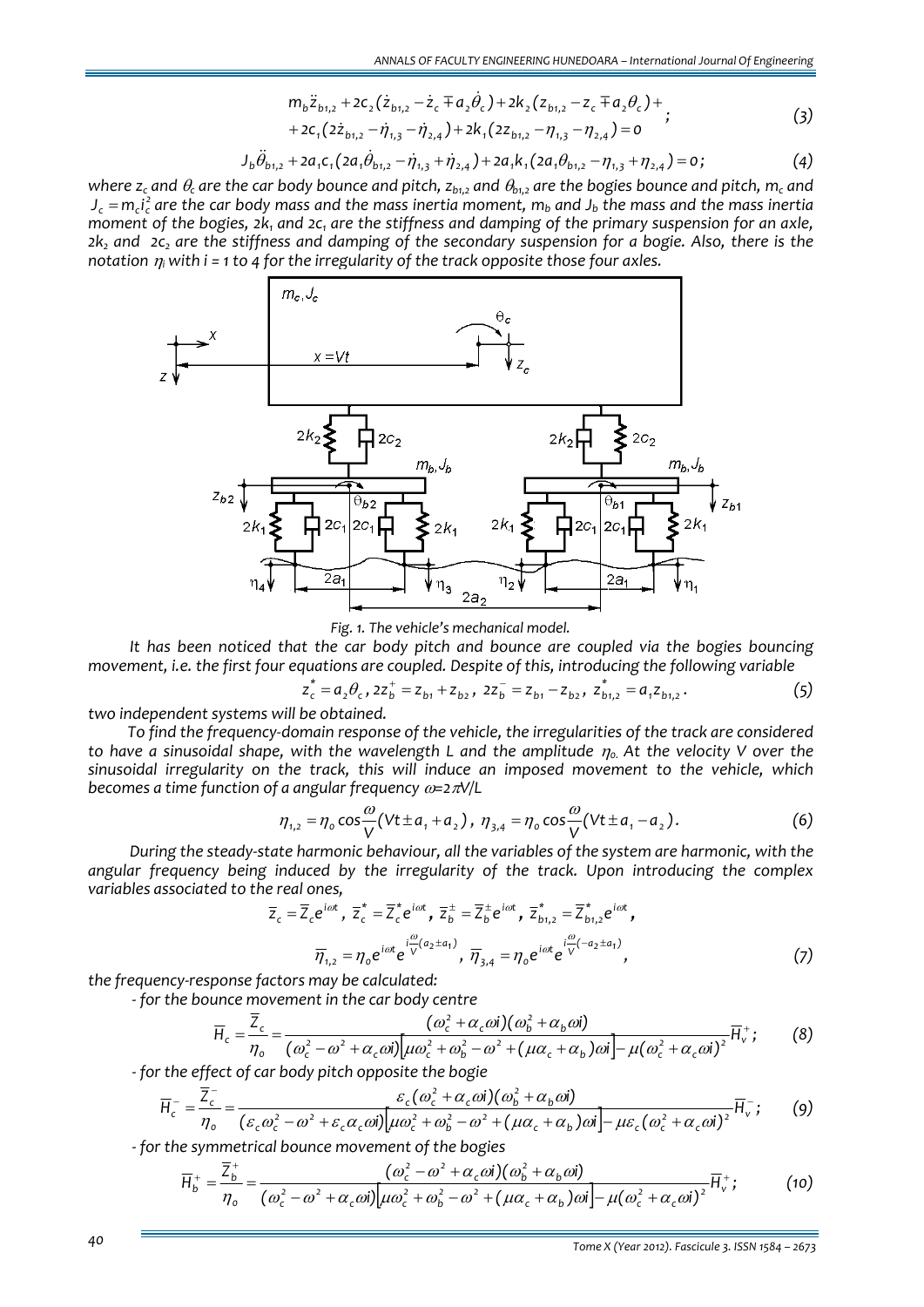*‐ for the anti‐symmetrical bounce movement of the bogies* 

$$
\overline{H}_{b}^{-} = \frac{\overline{Z}_{b}^{-}}{\eta_{o}} = \frac{(\varepsilon_{c}\omega_{c}^{2} - \omega^{2} + \varepsilon_{c}\alpha_{c}\omega i)(\omega_{b}^{2} + \alpha_{b}\omega i)}{(\varepsilon_{c}\omega_{c}^{2} - \omega^{2} + \varepsilon_{c}\alpha_{c}\omega i)[\mu\omega_{c}^{2} + \omega_{b}^{2} - \omega^{2} + (\mu\alpha_{c} + \alpha_{b})\omega i] - \mu\varepsilon_{c}(\omega_{c}^{2} + \alpha_{c}\omega i)^{2}}\overline{H}_{v}^{-};
$$
(11)

 *‐ for the pitch movement of the bogies above the axle* 

$$
\overline{H}_{b1,2}^* = \frac{\overline{Z}_{b1,2}^*}{\eta_o} = \frac{-\omega^2 + \varepsilon_b \alpha_b i \omega}{\varepsilon_b \omega_b^2 - \omega^2 + \varepsilon_b \alpha_b i \omega} \overline{H}_{p b1,2},
$$
\n(12)

*where we have filtering factors due to the wheelbase and bogie spacing effect*

$$
\overline{H}_{v}^{+} = \cos\frac{\omega}{V}a_{1}\cos\frac{\omega}{V}a_{2}, \ \overline{H}_{v}^{-} = i\cos\frac{\omega}{V}a_{1}\sin\frac{\omega}{V}a_{2}, \ \overline{H}_{pb1,2} = e^{\pm i\frac{\omega}{V}a_{2}}i\sin\frac{\omega}{V}a_{1}, \tag{13}
$$

*with* 

*where* 

$$
\omega_c^2 = \frac{4k_z}{m_c}, \ \alpha_c = \frac{4c_z}{m_c}, \ \omega_b^2 = \frac{4k_t}{m_b}, \ \alpha_b = \frac{4c_t}{m_b}, \ \mu = \frac{m_c}{2m_b}, \ \varepsilon_c = \frac{a_z^2}{i_c^2}, \ \varepsilon_b = \frac{a_t^2}{i_b^2}
$$
 (14)

*and*  $\alpha_c = 2\zeta_c \omega_c$ ,  $\alpha_b = 2\zeta_b \omega_b$ ,

$$
\zeta_c = \frac{4c_2}{2\sqrt{4k_2m_c}}, \ \zeta_b = \frac{4c_1}{2\sqrt{4k_1m_b}}
$$
\n(15)

*are the damping ratios of the two‐levels of suspension.*

*Next, it is considered that the defects of the track have a random behaviour and they may be shaped as the vertical track irregularity PSD which is described in spatial domain as*

$$
S(\varOmega) = \frac{A}{(B+\varOmega)^3},\tag{16}
$$

*where: A and B are constant that depend on the track quality, and* <sup>Ω</sup> *is the wave number.*

*Since the track defects become an excitation factor for a vehicle travelling along the track with the velocity V, the irregularity PSD must be expressed in dependence with the angular frequency* <sup>ω</sup> *=*  $V\Omega$ . Thus, from equation (16), the track irregularity PSD is derived in terms of angular frequency and *vehicle velocity*

$$
G(\omega) = \frac{AV^2}{(BV + \omega)^3}.
$$
\n(17)

*However, the RMS value of the defects does not depend on the velocity, according to the next equation*

$$
\sigma = \sqrt{\frac{1}{\pi} \int_{0}^{\infty} G(\omega) d\omega} = \sqrt{\frac{1}{\pi} \int_{0}^{\infty} \frac{AV^{2}}{(BV + \omega)^{3}} d\omega} = \frac{1}{\sqrt{2\pi}} \frac{\sqrt{A}}{B}.
$$
 (18)

*Starting from the frequency‐response factors of the vehicle and the PSD of the track defects, it* may be calculated the acceleration PSD for the car body (at middle and above bogie) and the bogie pitch *(above axle)*

$$
G_{cm}(\omega) = \omega^4 G(\omega) \overline{H}_c(\omega)^2, G_{cb}(\omega) = \omega^4 G(\omega) \overline{H}_c(\omega) + \overline{H}_c^*(\omega)^2, G_b^*(\omega) = \omega^4 G(\omega) \overline{H}_b^*(\omega)^2.
$$
 (19)

*Finally, the RMS value for the car body and bogie acceleration is obtained*

$$
\sigma_{cm,cb} = \sqrt{\frac{1}{\pi} \int_{o}^{\infty} G_{cm,cb}(\omega) d\omega}, \ \sigma_{b}^{*} = \sqrt{\frac{1}{\pi} \int_{o}^{\infty} G_{b}^{*}(\omega) d\omega}.
$$
 (20)

### *NUMERICAL APPLICATION*

*This chapter showcases the results of a numerical application done for a passenger car that travels at different velocities on a track with random irregularity. The track irregularity PSD from equation (17)* is taken into account with the constants A= 2.004.10<sup>-6</sup> and B = 0.36. The RMS value of the defects is 1.57 *mm and this value corresponds to a track with the quality level between QN1 and QN2 [8]. The* parameters of the vehicle model are as such:  $m_c$  = 30000 kg,  $i_c$  = 7 m,  $m_c$  = 2600 kg,  $i_b$  = 0,9 m,  $k_1$  = 1 MN/m,  $k_2$  = 400 kN/m, 2a<sub>1</sub> = 2.6 m and 2a<sub>2</sub> = 19.2 m.

*Figure 2 shows the track excitation input gain for bounce vibration. Two velocities are taken into account, 120 and 240 km/h, respectively. It has to be mentioned that filtering comes from both the 'wheelbase filter' effect and 'bogie spacing filter' effect. The covering with dotted line corresponds to the influence of the wheelbase filter effect that introduces minimum values into the response of the car body at a V/2a1 interval. For instance, at a 120 km/h velocity, the interval between two consecutive* minimum values is of 12.82 Hz. The former occurs at the frequency of  $V/4a<sub>1</sub>$ , respectively at 6.41 Hz (at 120

*© copyright FACULTY of ENGINEERING ‐ HUNEDOARA, ROMANIA 41*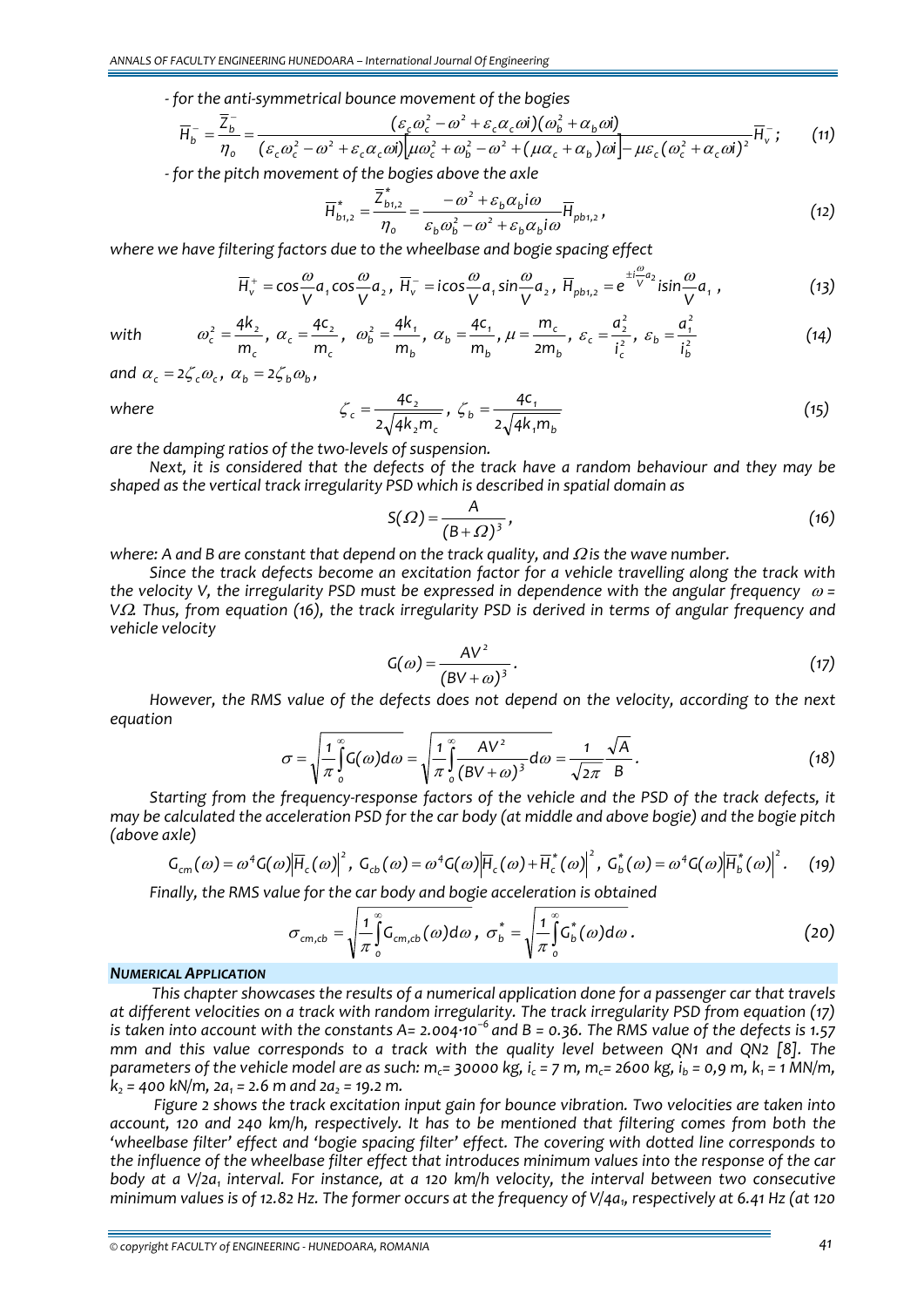*km/h). On the other hand, the bogie spacing filter effect introduces minimum values at frequency intervals* of *V*/2a<sub>2</sub>, where the first minimum happens at *V*/4a<sub>2</sub>. Since the bogie spacing is much bigger than the wheelbase, the intervals will be smaller. At the same velocity, it results that the first minimum due to the bogie spacing filter effect is at 0.87 Hz, then they happen at intervals of 1.74 Hz.



*The track input to car body bounce is maximum when the wheelbase or the bogie spacing is an integer multiple of the track irregularity wavelength. In this situation, the two points defining the base will simultaneously reach maximum and minimum values of the track irregularities. While the velocity increases, the minimum and maximum values of the track input move towards higher frequencies.*  What is specific to the filtering effect is that the pass-by band of the first lobe goes up with the velocity.

*Figure 3 presents the track excitation input gain for pitch vibration. Also, the covering agrees with the wheelbase filtering effect. The frequency intervals characteristics at which the minimum values occur are maintained. Similarly, it may be noticed the change of the characteristic shape while velocity increases. The essential difference is linked to the bogie spacing filter effect, and the minimum values here correspond to the maximum ones in the previous figure.*

*The filtering effect makes the system frequency‐response be dependent on the velocity, a specific feature for vehicles.* 

*In figure 4, the magnification factor of acceleration at the car body center and above the first* bogie is displayed for 120, 180 and 240 km/h, taking into account the influence of the wheelbase and *bogies spacing filtering effect. Also, the acceleration magnification factor calculated without the* filtering effect is displayed. The damping constants are  $c_1$  = 15.3 kNs/m,  $c_2$  = 11 kNs/m. First, the car body *response is lower due to the filtering effect. The local maximum is related to the natural frequencies.* There is an influence of the low bounce resonance at circa 1 Hz, as well as of the low resonance of the car *body pitch at 1.45 Hz, occurring above the bogie. The high bounce and pitch natural frequencies* influence may be observed at about 6.9 Hz. The frequency intervals of the minimum response at the car *body center correspond to the previous ones. The response is significantly modified, due to the velocity* for the particular case of the resonance frequencies. The filtering effect is high at 180 km/h and low at *240 km/h. The car body response above the bogie has the minimum values only due to the wheelbase filtering effect, while the bogie spacing filter effect is practically levelled out. The response magnitude depends on the velocity. For instance, the maximum value at the low bounce natural frequency may be* observed at 180 km/h and the minimum value at 120 km/h. As anticipated, the filtering effect is selective *along the car body, and it depends on the vehicle velocity.*

*In the following, both primary and secondary damping is calculated, considering the acceleration minimization criterion. Figure 5 shows the acceleration bogie above axle due to the pitch vibration only versus the damping ration of the primary suspension for three velocities, 120, 180 and 240 km/h, respectively. The optimum values of the damping ratio are 0.365, 0.305 and 0.245 and they depend on velocity.*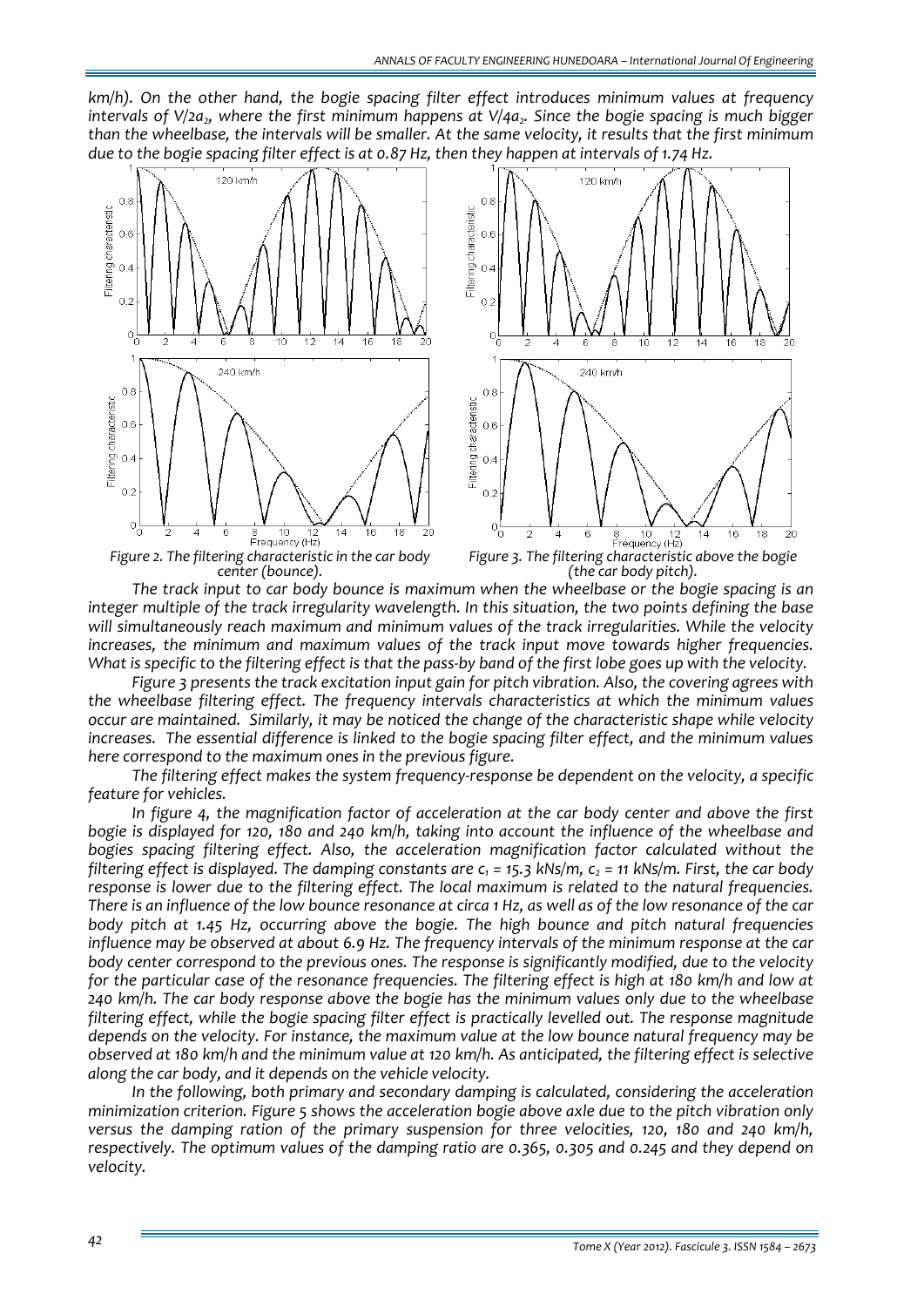*Figure 5. Optimal damping ratio of the primary*

 $0.3$ 

 $0.35$ 

 $0.4$ 

 $0.25$ 

 $\overline{3}$ 

 $6.1$ 

 $0.15$ 

 $0.2$ 

 $\frac{6}{9}$  2.5



*The RMS value of the car body center acceleration for a ratio damping of the secondary suspension range of 0.01 – 0.50 is displayed in figure 6. The acceleration has been calculated for both non‐ filtering and filtering effect and for preceding velocities. The former aspect refers to the fact that the acceleration is overestimated if the filtering effect is neglected. The latter aspect, subsequent to the former, concerns the values of the optimal damping ratio that are different when the filtering effect is*

considered or not. For instance, the values of the optimal damping ratio are 0.165, 0.115 and 0.160 for *the velocities of 120, 180 and 240 km/h, respectively, when the filtering effect is simulated and 0.195, 0.165 and 0.145 for case of the non‐filtering. suspension: —, <sup>120</sup> km/h, − − −, <sup>180</sup> km/h, − ∙ − ∙ −, <sup>240</sup> km/h.*

 $0.45$ 

 $\overline{0.5}$ 



*Figure 7.* Optimal *damping ratio* of *secundary suspension*<br>*Figure 7.* Optimal damping ratio of the secondary suspension (above bogie): a) non-filtering effect; *b) filtering effect; —, 120 km/h, − − −, 180 km/h, − ∙ − ∙ −, 240 km/h.*

*Figure 7 presents the RMS value of the car body acceleration above the first bogie for the same secondary suspension damping ratio range and velocities. Also, both filtering and non‐filtering cases have been considered. It is obvious this time that the acceleration is significantly higher than the* preceding simulation. When comparing the results in figure 7 a and b, it may be observed again that the *filtering effect leads to low acceleration values. There are big differences between the values of the*